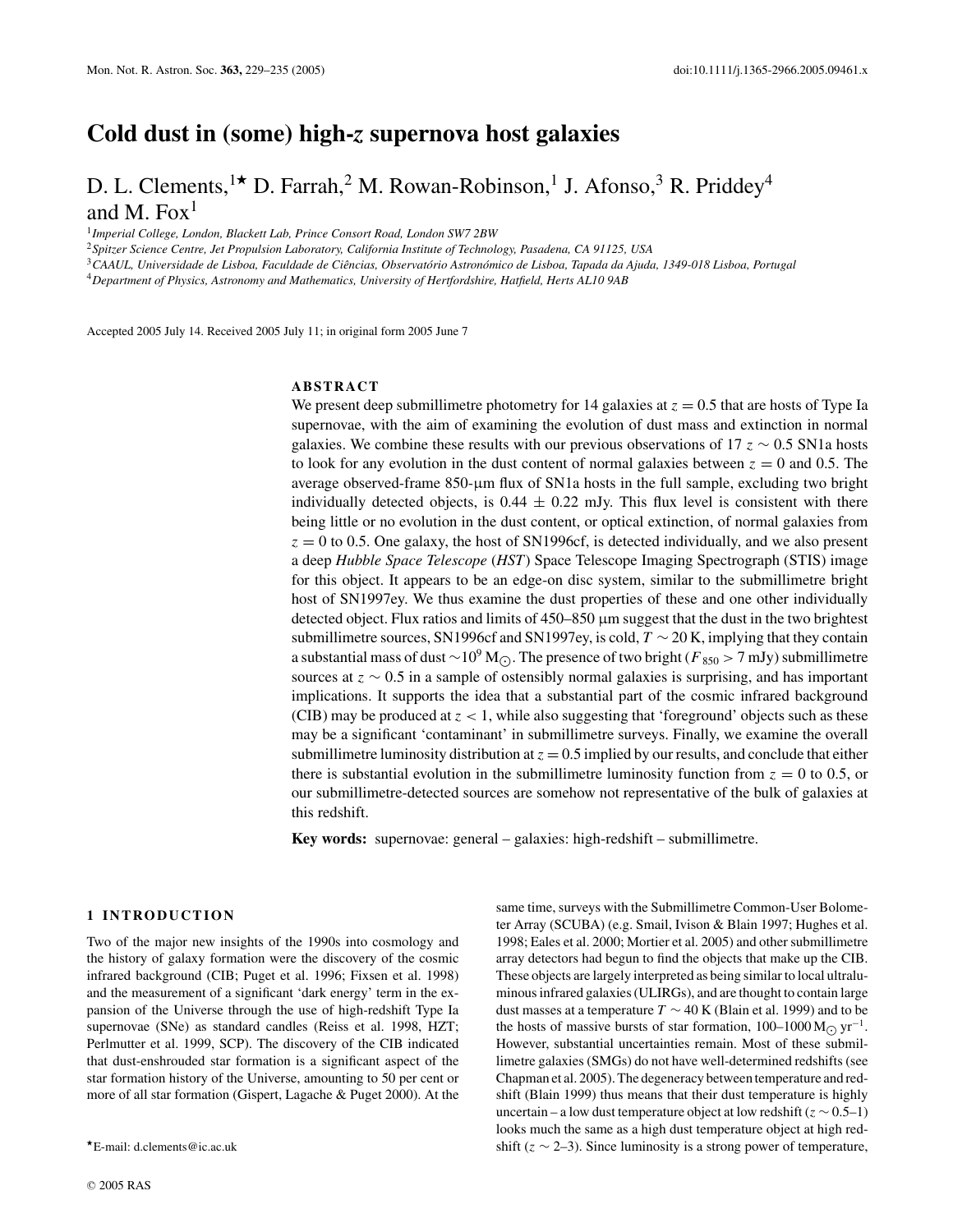typically  $T^6$  for a standard SMG spectral energy distribution (SED), this leads to a considerable uncertainty in the derived luminosity and star formation rates for those SMGs without measured redshifts. Indeed some authors have suggested (Rowan-Robinson 2001; Efstathiou & Rowan-Robinson 2003; Kaviani, Haenelt & Kauffman 2003) that a substantial fraction of the SMG population may be cooler and closer than originally thought, and there is some observational evidence to back up this suggestion (Chapman et al. 2003a; Taylor et al.). Currently, little is known about cool dust in normal galaxies in the range  $0.5 < z < 1$  because it is quite difficult to find a clean sample of such objects. The SN1a host galaxies (see e.g. Sullivan et al. 2003; Tonry et al. 2003), though, provide an ideal selection for such studies.

The discovery of the CIB also raises the overall question of the evolution of the dust content of galaxies and its role in obscuring starlight in these objects and reprocessing it into thermal dust emission. Dust obscuration is known to have a significant effect locally (Tresse & Maddox 1998), but the evolution of dust content and obscuration is not well constrained. Chemical evolution models (Calzetti & Heckman 1999; Pei, Fall & Hauser 1999) predict that dust obscuration should peak at two to three times the current value at  $1 < z < 2$  before gradually declining to higher redshifts. However, we currently know little about the dust content of quiescent systems that make up the bulk of the galaxy population at any epoch. The host galaxies of high-*z* SNe, however, have not been selected on the basis of active star formation, but have spectroscopic redshifts and abundant ancillary data, including, for many, *Hubble Space Telescope* (*HST*) images and multicolour optical and near-infrared colours. They are thus an ideal sample with which to study the role of dust in quiescent galaxies at cosmological redshifts.

This paper is the second to result from our ongoing search for dust emission in high-*z* SN host galaxies. Our first paper (Farrah et al. 2004, hereafter Paper 1) presented the results of SCUBA submillimetre photometry of a sample of  $17 z = 0.5$  SN1a host galaxies. Here, we present additional observations of a further 14 galaxies, extending the sample size to 31, and increasing the number of directly detected objects to 3. The paper is structured as follows. In Section 2, we discuss the observations and present our results. In Section 3, we discuss the sample as a whole and discuss the overall dust content of the quiescent galaxy population at  $z = 0.5$ . In Section 4, we examine the properties of the three galaxies individually detected in our observations, while in Section 5, we discuss the implications of our results for the overall submillimetre luminosity distribution of galaxies at  $z = 0.5$ . We draw our conclusions in Section 6. We assume  $\Omega_0 = 1$ ,  $\Omega_m = 0.3$ ,  $\Omega_{\Lambda} = 0.7$  and  $H_0 =$ 70 km s<sup> $-1$ </sup> Mpc  $-1$  throughout this paper.

#### **2 O B S E RVAT I O N S**

The observations described here extend the earlier work of Paper 1 on the *z* ∼ 0.5 Type Ia SN host galaxies. As with our Paper 1 observations, our targets were selected from the HZT and the SCP SN lists to be the host galaxies of Type Ia SNe and to lie in a narrow range ( $\pm$ 0.1) of redshifts centred on  $z = 0.5$ . This is to allow an easy combination of submillimetre fluxes from the targets with no need for *k*-corrections to shift the fluxes to the corresponding rest-frame wavelength.

Observations were made of 14 high-redshift SN1a host galaxies at *z* ∼ 0.5 between 2003 July and 2004 January (see Table 1). Observing conditions were generally good, with  $\tau_{850}$  ranging from 0.2

**Table 1.** Results of submillimetre observations of SN1a host galaxies.

| Name                  | Date observed<br>Z. |                         | $F_{850}$ (mJy) |  |
|-----------------------|---------------------|-------------------------|-----------------|--|
| SN1995az              | 0.45                | 2003 July 9             | $1.4 \pm 0.9$   |  |
| SN1997ax              | 0.615               | 2003 Dec 26             | $1.8 \pm 0.8$   |  |
| <b>SN1997K</b>        | 0.592               | 2003 Dec 16, 2004 Jan 9 | $-0.3 \pm 0.9$  |  |
| <b>SN1997H</b>        | 0.526               | 8, 2004 Jan 10          | $0.7 \pm 0.9$   |  |
| SN1997eq              | 0.538               | 2004 Jan 8              | $1.5 \pm 1.2$   |  |
| SN <sub>1997i</sub>   | 0.619               | 2004 Jan 8              | $0.4 \pm 0.9$   |  |
| SN1997af              | 0.579               | 9. 2004 Jan 10          | $0.0 \pm 0.8$   |  |
| SN2000ec              | 0.47                | 2004 Jan 10             | $-2.7 \pm 1.4$  |  |
| SN1996au              | 0.52                | 2004 Jan 10             | $-3.0 \pm 1.4$  |  |
| <b>SN1997es</b>       | 0.65                | 2004 Jan 10             | $-0.7 \pm 1.4$  |  |
| SN1996cf <sup>a</sup> | 0.57                | 2004 Jan 10             | $11.0 \pm 1.6$  |  |
| SN1996ci              | 0.5                 | 11, 2004 Jan 12         | $-0.7 \pm 0.8$  |  |
| SN1997aj              | 0.581               | 2004 Jan 12             | $-1.8 \pm 1.3$  |  |
| <b>SN1996I</b>        | 0.57                | 2004 Jan 12             | $-0.6 \pm 1.2$  |  |

 ${}^{a}$ SN1996cf 450-µm flux 25  $\pm$  15 mJy.

to 0.15 and  $\tau_{450}$  ranging from 1.3 to 0.85. These optical depth values were determined by standard skydip observations at azimuths relevant to the targets, and are classified as grade 1 or 2 conditions by the James Clerk Maxwell Telescope (JCMT).

The sources were observed with SCUBA (Holland et al. 1999) in photometer mode using two-bolometer chopping. This means that for each channel,  $850$  or  $450 \mu m$ , as well as being observed by the central bolometer on the array, a second bolometer observes the source in the reference position. An observed flux can be extracted from both these bolometers which are then combined, using appropriate noise weighting, to increase the sensitivity over that of a normal single bolometer chopping observation by  $\sim \sqrt{2}$ . This combination takes place at the end of the data reduction process, once flat fielding, background subtraction and calibration have been completed.

The data from SCUBA were reduced in a standard way using the SURF data reduction package (Jenness & Lightfoot 2000). Regular pointing observations were made to ensure pointing accuracy, and skydips were also taken regularly. Flux calibration factors (FCFs) for the two bolometers used to detect the sources were calculated separately. Calibration sources used were CRL618 and Uranus. The individual observations of a source with a given bolometer are combined using a Kolmogorov-Smirnoff technique, which masks out any discordant points that remain after the data processing. No unusual numbers of points were excluded in this analysis. When an object was observed on more than one night, the fluxes measured in each separate observation are combined using a variance-weighted scheme.

Our results are presented in Table 1. Only one source, the host galaxy of SN1996cf,  $z = 0.57$  SN1a, was detected, with a flux of  $11 \pm 1.6$  mJy at 850 µm. This source was only 'detected' with  $1.6\sigma$ significance at 450  $\mu$ m, with a flux of 25  $\pm$  15 mJy.

For the host galaxy of SN1996cf, we obtained *HST* imaging from the *HST* data archive. Observations were taken using the Space Telescope Imaging Spectrograph (STIS) in imaging mode using a clear filter. The data consisted of three exposures, each of 300 s, taken with a 10-pixel offset between successive exposures to facilitate the subtraction of cosmic ray events. The data were reduced, and combined into a single image, using the IRAF reduction package CALSTIS. The image of the host galaxy, presented in Fig. 1, has had the low surface brightness host enhanced by the application of a  $2 \times 2$  pixel boxcar filter.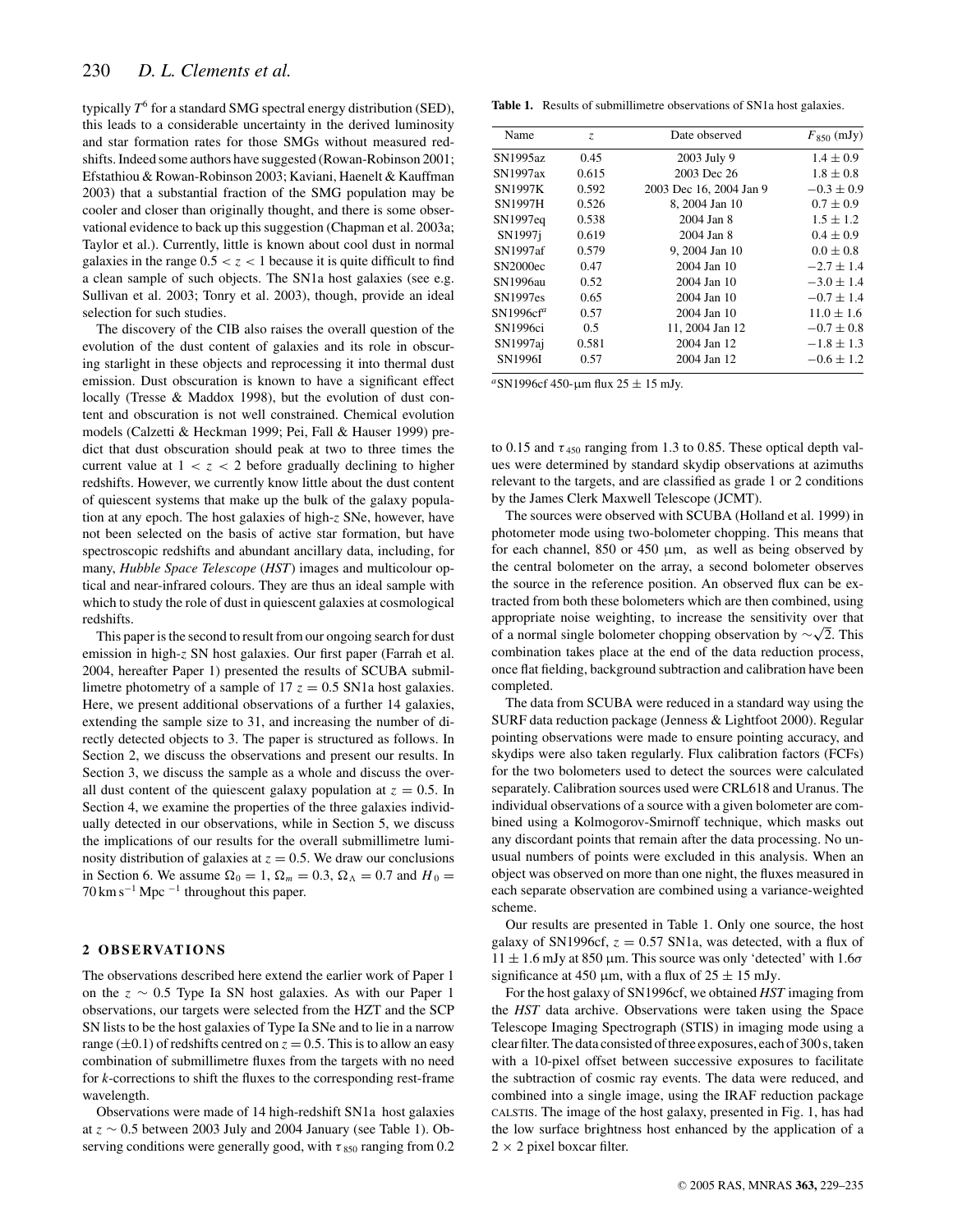

**Figure 1.** Space Telescope Imaging Spectrograph (STIS) clear CCD image of the host galaxy of SN1996cf. The pixel size is the standard STIS CCD resolution of 0.05 arcsec. The image is  $15 \times 11$  arcsec in size, i.e.  $300 \times 220$  pixel.

### **3 EVOLUTION OF OBSCURATION IN NORMAL GALAXIES**

The evolution of dust content and dust obscuration in normal galaxies can be examined by looking at the average properties of the sample we have observed. We follow the approach discussed in Paper 1, but apply it to the full sample of 31 galaxies – 17 from Paper 1 and 14 from the current paper. We exclude two objects from this combination, the two objects whose fluxes are strongly detected – SN1996cf (this paper) and SN1997ey (Paper 1). The fluxes are combined using an inverse variance-weighting scheme. The average observed-frame 850-µm flux from Type Ia SN host galaxies calculated in this way is  $0.44 \pm 0.22$  mJy. This is less than the mean flux of  $1.01 \pm 0.33$  mJy obtained in Paper 1, but still statistically consistent (at the 1.5 $\sigma$  level) with the previous result. If we attempt to split the SN host galaxy sample into spirals (and irregulars) and ellipticals, based on the available data on the host galaxy morphologies (largely *HST* images), whilst still excluding the two strong detections, we find a similar average flux for the two classes of object  $(0.40 \pm 0.29)$ for spirals/irregulars and  $0.69 \pm 0.46$  for ellipticals).

By consideration of the SCUBA Local Universe Galaxy Survey (SLUGS) 850-µm luminosity function (LF) (Dunne et al. 2000, see also Vlahakis, Dunne & Eales 2005) combined with appropriate *k*-corrections from the cirrus model of Efstathiou & Rowan-Robinson (2003), and the assumption that the submillimetre emission from ellipticals is negligible, Paper 1 predicted that the mean observed-frame 850-µm flux of a  $z = 0.5$  galaxy would be  $0.56 \pm$ 0.1 mJy if there is no evolution in the amount of dust in normal galaxies from  $z = 0$  to 0.5. Our result is thus consistent with there being at most only moderate evolution in the dust content of normal galaxies from  $z = 0$  to 0.5. Paper 1 found a moderate increase in the dust content of 25–135 per cent over this redshift range. The new expanded SN host sample thus mildly contradicts this result  $(1.5\sigma)$ , though the errors permit an increase of up to 20 per cent or a 100 per cent decrease in the dust content of the population as a whole. The mean  $A_V$  for galaxies at  $z = 0.5$  would thus be statistically unchanged from the local value of  $A_V = 0.31$ , derived by Rowan-Robinson (2003). This is in contrast with models of opacity evolution from Calzetti & Heckman (1999), which predict an increase in extinction of  $A_V \sim 0.15$  by  $z = 0.5$ , and with chemical evolution models (Pei et al. 1999). Neither of these models predict a particularly significant evolution in extinction or dust mass in galaxies over the period to  $z = 0.5$ , so our current results cannot be interpreted as a rigorous test of these models. To achieve this, a larger sample and more sensitive observations would be needed, allowing more than statistical non-detections of the population, and/or the greater lever arm that would be obtained by examining the dust content of normal galaxies out to  $z = 1$ .

All of these considerations apply to the population as a whole. Throughout this discussion we have excluded the two strong submillimetre detections in our sample from consideration because the two objects appear to have radically different submillimetre luminosity to the bulk of the population. We now consider the nature of these two objects in detail.

### **4 PROPERTIES OF THE DETECTED GALAXIES**

Whilst we have failed to detect the mean submillimetre emission of the population of *z* ∼ 0.5 SN1a host galaxies, we have managed to detect three of these objects individually. The SN magnitudes for these objects lie in typical positions for *z* ∼ 0.5 SN1a objects in the magnitude–redshift diagram (e.g. Perlmutter et al. 1999). One of our sources, SN2000eh, was only marginally detected  $(3\sigma)$  at 850  $\mu$ m, but two others, SN1997ey and SN1996cf, were detected surprisingly strongly. Their observational and derived properties are given in Table 2. It can be clearly seen that their rest-frame  $850$ - $\mu$ m luminosities are comparable with those of local ULIRGs such as Arp220 and Mrk231 (Dunne et al. 2000; Farrah et al. 2003). However, there is no evidence for starburst or active galactic nucleus (AGN) activity in these objects on the basis of optical spectra obtained by the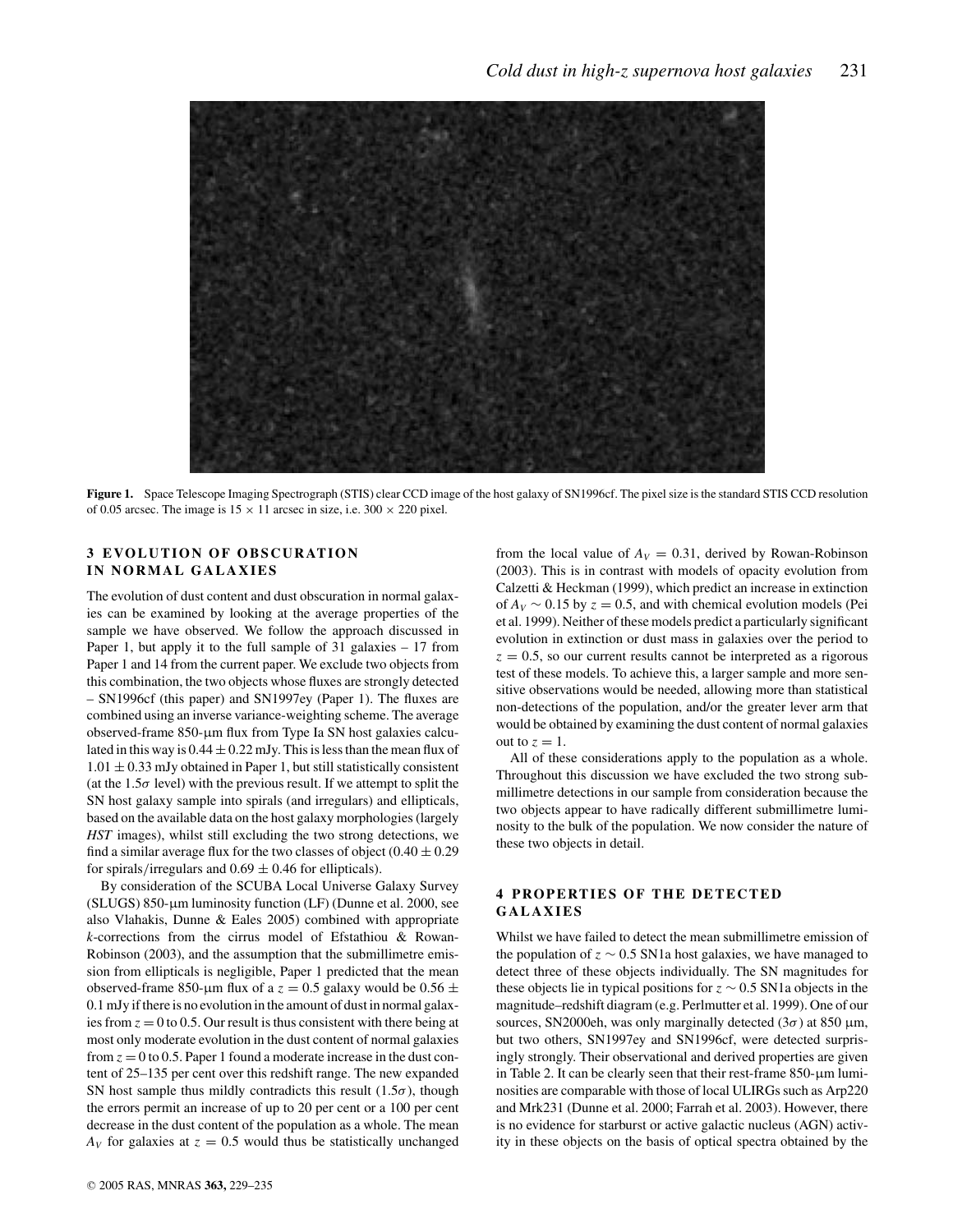**Table 2.** Detailed observational properties of the strongly detected sources. For comparison, Arp220, the nearest ULIRG, and Mrk231, the nearest Type I AGN ULIRG, have 850-µm luminosities of  $4.0 \times 10^{22}$  W m<sup>-2</sup> sr <sup>-1</sup> and  $1.0 \times 10^{23}$  W m<sup>-2</sup> sr<sup>-1</sup>, respectively.

| Name     | RА                                | Dec.                 |      | $F_{450}$ (mJy) | $F_{850}$ (mJy) | $L_{850}$ (W m <sup>-2</sup> sr <sup>-1</sup> ) |
|----------|-----------------------------------|----------------------|------|-----------------|-----------------|-------------------------------------------------|
| SN1997ey | $04^{\rm h}56^{\rm m}58^{\rm s}2$ | $-02^{\circ}37'37''$ | 0.58 | $20.8 + 3.5$    | $7.8 + 1.1$     | $8.7 \times 10^{22}$                            |
| SN1996cf | $10^{h}48^{m}50^{s}9$             | $00^{\circ}03'30''$  | 0.57 | $25 + 15$       | $11.0 \pm 1.6$  | $1.2 \times 10^{23}$                            |
| SN2000eh | $04^{\rm h}15^{\rm m}02^{\rm s}4$ | $04^{\circ}23'18''$  | 0.49 | $5.2 + 6.6$     | $4.6 + 1.5$     | $4.7 \times 10^{22}$                            |

high-redshift SN teams (HZT & SCP teams, private communication). The *HST* imaging of the two bright submillimetre sources also shows them to be morphologically different from local ULIRGs and from those SMGs for which imaging is currently available. Both of our bright submillimetre sources (see Fig. 1 for 1996cf and Paper 1 for 1997ey) appear to be faint quiescent edge-on disc galaxies. Local ULIRGs, in contrast, are almost universally disturbed systems (e.g. Clements et al. 1996; Surace et al. 1998; Farrah et al. 2001), with double nuclei, tidal tails and other signs of merging activity. The SMG population, as revealed by blank-field SCUBA surveys, also appears to be made up of such disturbed objects (e.g. Chapman et al. 2003b; Clements et al. 2004; Smail et al. 2004), though it should be noted that to date no flux-limited SMG sample has been completely imaged.

The spectral energy distributions and dust temperatures of these objects are difficult to determine since they are detected in only one or two submillimetre bands. The best we can attempt is to set constraints on the temperature and SEDs by examining the 450/850 flux ratio and its limits. These targets were all observed in excellent conditions, so calibration errors should be smaller than or comparable to the observational errors on the fluxes (see e.g. Dunne & Eales 2001). One source is clearly detected at 450 µm, SN1997ey,

while a second, 1996cf, has a marginal 1.6σ signal. There are no useful 450-µm data available for SN2000eh since it was observed in poorer conditions. Examination of the 450/850 flux ratio for 1997ey and 1996cf (see Fig. 2) suggests cold dust temperatures of ∼20 K, assuming an emissivity index of  $\beta = 1.3$  (consistent with the single-temperature SEDs found for local galaxies by SLUGS (Dunne et al. 2000) and still colder for the more generally accepted emissivity index  $\beta = 2$  (see e.g. Dunne & Eales 2001). Assuming a standard dust opacity of 0.077 m<sup>2</sup> kg<sup>-1</sup> (e.g. Dunne et al. 2000), these would correspond to dust masses of 1.3  $\times$  10<sup>9</sup> and 1.7  $\times$  $10^9$  M<sub>O</sub>, respectively. In the absence of 450-µm data, we assume that SN2000eh has similar dust properties, yielding a lower dust mass of  $6.5 \times 10^8$  M<sub>C</sub>. These are substantial dust masses, with about a factor of 10 more dust than in the dustiest galaxy in the original SLUGS, UGC9618 (Dunne et al. 2000). The low inferred temperature, combined with the large observed 850-µm flux, lead inevitably to this large dust mass. If the cooler temperature associated with a  $\beta = 2$  SED is assumed, then the dust masses get correspondingly larger.

Dust as cold as we have found in these objects is not unknown in the local Universe (e.g. the SED of NGC891 is dominated by dust at ∼15 K, Alton et al. 1998) and has been suggested for higher



**Figure 2.** Comparison of dust SED models to the 450/850 ratio of strongly detected sources. The curved lines are the predicted observed-frame 450/850 ratios for thermal dust emission models with a  $\beta = 1.3$  emissivity (dashed line) or  $\beta = 2$  emissivity (solid line). The horizontal lines are the observed ratios. Solid lines show the observed values and, for SN1996cf, the upper limit to this ratio using the formal 450-µm  $3\sigma$  flux upper limit (designated with an arrow), while dashed lies show the 1σ range for this flux ratio. As can be seen, SN1997ey appears to have a cold SED, with a temperature of 20 K or less, while it seems likely that SN1996cf's host is similar.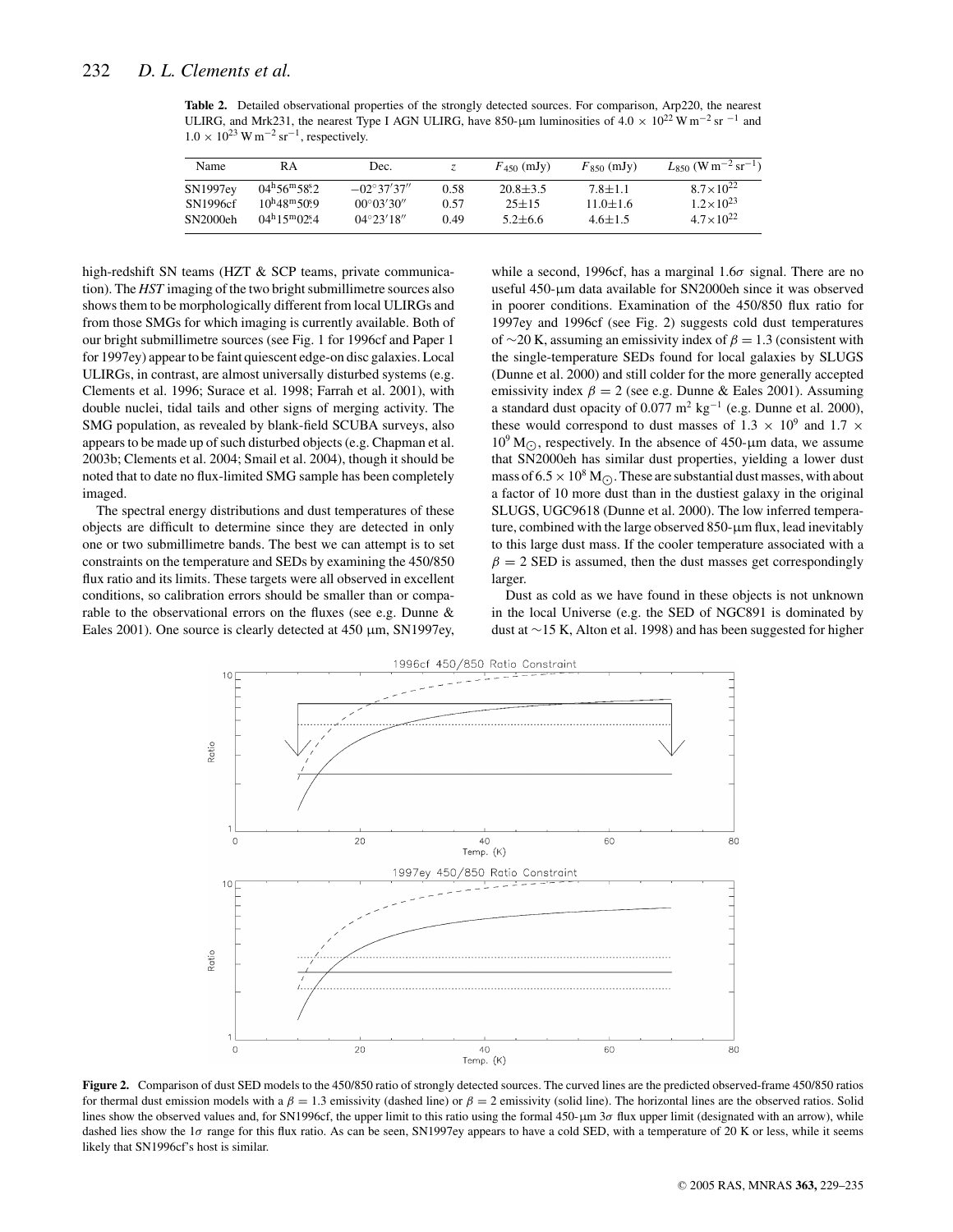redshift objects on both theoretical grounds (Rowan-Robinson 2001; Efstathiou & Rowan-Robinson 2003; Kaviani et al. 2003) and observational grounds (Chapman et al. 2003a; Taylor et al. 2005). The present results are direct confirmation that cold galaxies with large dust masses and submillimetre luminosities do indeed exist at moderate redshifts, and could contribute to the CIB and the sources seen in deep far-infrared (FIR) surveys such as FIRBACK (Puget et al. 1999) and deep submillimetre surveys. Indeed, objects such as these might prove to be a foreground contaminant in deep large-area submillimetre surveys such as SHADES (SCUBA Half-A-Degree Extragalactic Survey; Mortier et al. 2005) and those now being planned for new facilities and instruments such as SCUBA2 and the LMT (Large Millimetre Telescope). The areal density for sources such as the two bright galaxies discussed here was predicted in Paper 1 to be ∼100 deg−2. The results of this paper, which roughly doubles the sample size and doubles the number of bright sources found, add credence to this number, which is comparable to the source densities found in deep blank-field submillimetre surveys at these flux levels (e.g. Scott et al. 2002; Mortier et al. 2005). The presence of such foreground interlopers might thus be a significant problem when attempting to measure correlation functions for highredshift SMGs in the absence of clear identifications and redshifts, especially as they are unlikely to be bright in the radio.

#### **5** *z* **= 0.5 SUBMILLIMETRE LUMINOSITY DISTRIBUTION**

In principle, our sample of SN1a host galaxies should provide a reasonably unbiased selection for evolved galaxies at  $z = 0.5$ , biased in selection only by the stellar mass. By examining the  $850$ - $\mu$ m luminosity distribution of these objects, and comparing it with that found for local objects, we can gain some insight into the galaxy population at  $z = 0.5$ . The local LF that we use is the SLUGS 850-µm LF (Dunne et al. 2000) since this is the best currently available. This was found to be well fitted by a Schechter function with  $L_* = 8.3 \times$  $10^{21}$  W m<sup>-2</sup> sr<sup>-1</sup>,  $\alpha = -2.18$  and  $\Phi_* = 2.9 \times 10^{-4}$  Mpc<sup>-3</sup> dex<sup>-1</sup>. We cannot apply this LF directly to predict the numbers of sources we should see since we do not know the parent population normalization for the number of our target objects per Mpc−3. However, since all our objects are at the same redshift, ∼0.5, we can look at the relative number of objects in each luminosity bin and compare this to the low-*z* expectation. We have only a small number of detected galaxies, so must necessarily normalize the expected luminosity distribution at the high end, where our detections lie.

The Schechter function form of the LF used by Dunne et al. (2000) has a very strong exponential roll off at high luminosities. The detection of a small number of very luminous objects, as obtained here, would imply the presence of many more lower luminosity systems. We find three sources in the luminosity range 10<sup>22</sup>.5–1023.<sup>5</sup> W m−<sup>2</sup> sr−1. The Dunne et al. LF would predict that the next lowest dex bin in the LF should contain 100 times more objects. These would have fluxes in the range  $0.3-3$  mJy at  $850 \mu m$ , and would thus be detectable by us either individually or statistically. Yet, we find no evidence for such sources. Perhaps more significantly, sources as luminous as SN1996cf should be extremely rare – so rare in fact that we would not expect to see any at all, given that we are only seeing two sources in the luminosity range  $10^{22.5}$ – $10^{23}$  W m<sup>-2</sup> sr<sup>-1</sup>. The assumption of a polynomial tail at high luminosities to the 850-µm LF, rather than an exponential fall off, as suggested for the 60- $\mu$ m LF (Sanders & Mirabel 1996) would ameliorate this problem to an extent, but would not provide a complete explanation for the numbers of high-luminosity sources we are

seeing, or the absence of sources at somewhat lower luminosities that would still be detectable directly or statistically.

Several explanations are possible.

#### (i) The LF has evolved from  $z = 0$  to 0.5.

At face value, the most obvious explanation for the discrepancies in the luminosity distributions would be evolution in the LF. This would not be one of the standard density or luminosity evolution schemes since this would result in many more moderate flux/luminosity detections than we see. It would also contradict the absence of evolution in the opacity that we find for the sources undetected individually. Instead, some kind of evolution that only affects the high-luminosity objects would be needed, i.e. some kind of luminosity-dependent luminosity or density evolution. This could lead to a bimodal LF.

(ii) The local LF is incorrect as a result of missing objects such as those we have detected.

While the SLUGS is currently the best determination of the local 850-µm LF, it consists of less than 200 galaxies. It is thus entirely possible that classes of object are missing from it. If a class of cold dust temperature, high-submillimetre luminosity source existed, they might very well be absent from SLUGS. At the low dust temperatures of our galaxies, ∼20 K, such an object at*z* ∼ 0.1 would have a 60-µm flux ∼70 mJy, and so would not have appeared in the *IRAS* catalogues and would not have been targeted by SLUGS or any other submillimetre follow-up. The corresponding  $100$ - $\mu$ m flux would be ∼1 Jy, since this is reaching towards the peak of the SED. Such a cold source might be written off as likely cirrus contamination and thus be absent from the main *IRAS* galaxy catalogues. Its 850-µm flux would be about 100 mJy, comparable to the 60-µm flux. At a redshift of 0.05, the fluxes would be four times larger, and so such a source would still be only marginally detected by *IRAS* at 60 µm. If they exist, such objects would best be detected by large-area, possibly all-sky, shallow surveys with SCUBA2, or in the Planck all-sky surveys.

(iii) The bright targets are not members of the same population as the rest of our targets.

Our application of the low-*z* LF is based on the assumption that all of our target SN host galaxies come from the same parent population of established galaxies with large stellar populations. This might not be the case. If there was an additional population of SN host galaxies with large submillimetre luminosities not arising from quiescent dust heating, making up ∼10 per cent of SN hosts, then it would not be correct to extrapolate the submillimetre properties of the bulk of the SN hosts from a few objects coming from a separate population. How might such a situation arise? The obvious class of objects with large submillimetre luminosities are galaxies hosting a substantial burst of star formation, though the low dust temperature in our bright submillimetre objects and their quiescent morphology might argue against this. However, starburst galaxies are not the obvious hosts of Type Ia SNe. They are, though, the likely hosts of other classes of SN. If some fraction of the SN1a's in the surveys are actually misclassified core collapse SNe in actively star-forming, dusty hosts – they might perhaps be Type Ic SNe, which have masqueraded as Type Ia's in the past (Kotak, private communication; see also Homeier 2005) – then this could provide an explanation. There would, though, be consequences for the SN1a survey results if there is this level of contamination by non-Ia's. Core collapse SNe are typically of lower luminosity than Type Ia's. Type Ib and Ic SNe, viewed as a class, have absolute magnitudes of about 1.24 mag fainter than Type Ia SNe (Richardson et al. 2002). If there is indeed a ∼10 per cent contamination rate of Type Ia's by Type Ic's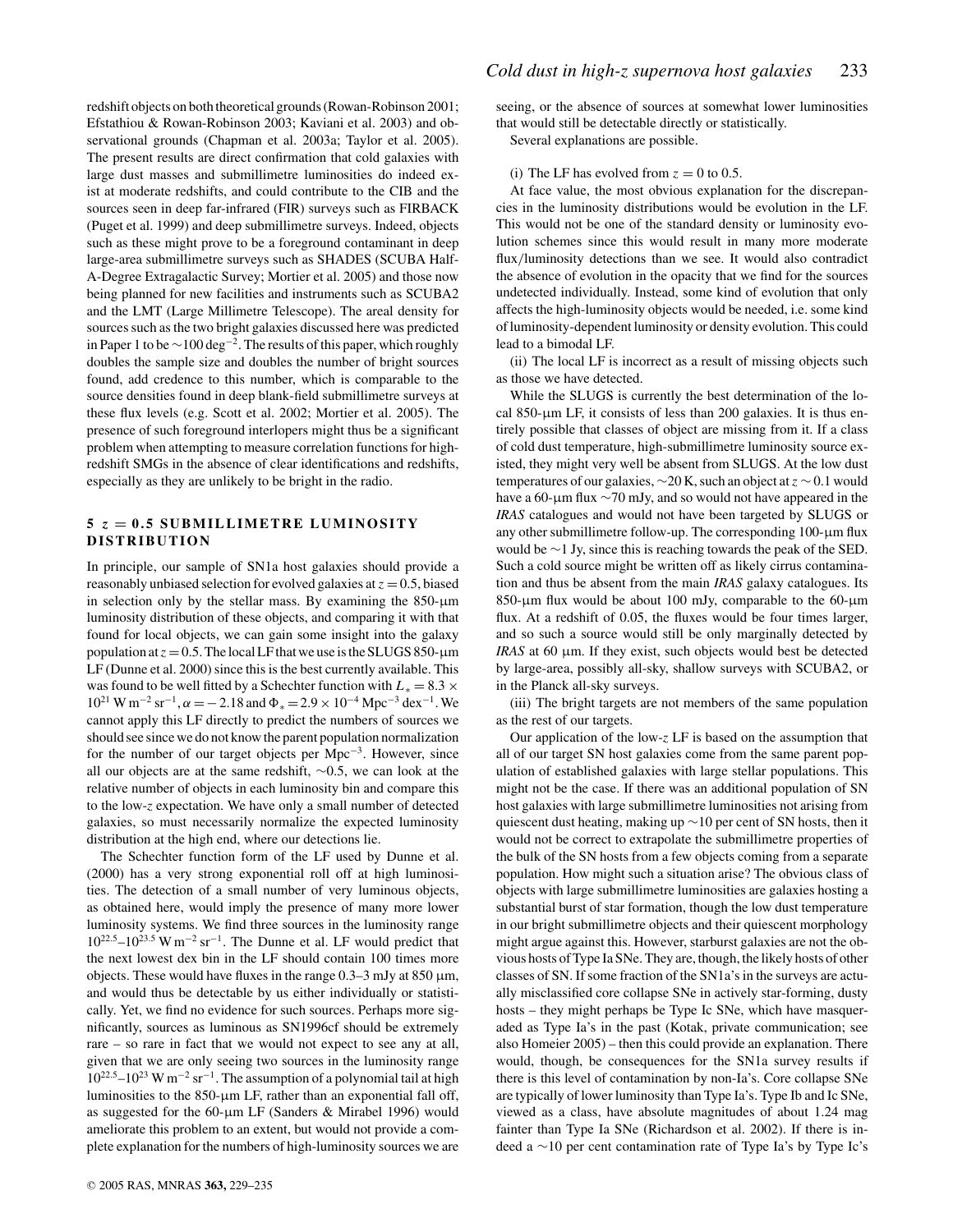in the surveys, then this could produce an overall dimming of the mean brightness by 0.24 mag. This is comparable to the dimming at *z* ∼ 0.5 attributed to the cosmological constant or dark energy term (Reiss et al. 1998; Perlmutter et al. 1999), and thus might have a bearing on the reality or value of this cosmological component. The redshift evolution in the dimming of SN1a's attributed to dark energy at higher redshifts would not easily be mimicked by interloping Type Ic SNe, while the absence of starburst spectral features in these objects is an additional problem for this explanation.

At this stage, it is not possible to choose between these scenarios since the sample of such objects is still very small. Each possible explanation has its own significant implications for astrophysics, so it is important that this strange population is followed up in more detail, and that steps are taken to expand the sample size. At this stage, the only way to find more such objects seems to be observing additional SN1a host galaxies, in which they are represented at  $\sim$ 10 per cent. This is not a particularly efficient method of discovery. Extension of our SN1a host studies to  $z = 1$  might prove beneficial, and could test whether these objects are the result of evolution. Aside from that, the best hope for uncovering more of this class might be the cosmological submillimetre surveys being proposed for SCUBA2. Furthermore, a very large area shallow SCUBA2 survey, possibly covering the whole accessible sky, would be one way to test the hypothesis that cold galaxies are a feature of the general galaxy population at all redshifts by looking for their local equivalents. Conversely, detailed study of our existing submillimetre bright targets, in search of signs of recent star formation, might be the best way of testing our third explanation, and thus to remove any lingering doubts about the classification of their SNe. The absence of clear starburst indications or of morphological disturbance in existing data probably makes this final explanation the least favoured of the three we have proposed.

#### **6 CONCLUSIONS**

We have extended our search for dust in the host galaxies of Type Ia SNe at *z* ∼ 0.5. We combine our new observations with those of Paper 1, and find that there is no evidence for a substantial increase in optical obscuration in the galaxy population between  $z = 0$  and 0.5. We have, though, detected strong submillimetre emission from one object, in addition to the one strong detection and one weaker detection from Paper 1. *HST* imaging of the two bright submillimetre sources suggests that they are quiescent, edge-on disc galaxies, in contrast to the disturbed and interacting SMGs, found in blankfield submillimetre surveys and local ULIRGs. We examine the dust properties of these sources, and conclude that they are ultraluminous submillimetre sources, with large dust masses, but with cold dust SEDs,  $T \sim 20$  K. We also examine the luminosity distribution of the SN1a host galaxies as a class, and compare it to the SLUGS submillimetre LF. We conclude that the  $z = 0.5$  luminosity distribution seems bimodal, with an absence of sources within a factor of a few of our bright objects. Several scenarios could explain this effect, including some forms of LF evolution, the absence of sources such as these from local submillimetre surveys or problems with the classification of ∼10 per cent of SNe in the Type Ia SN surveys. We propose various ways in which these hypotheses could be tested by future observations.

#### **ACKNOWLEDGMENTS**

The James Clerk Maxwell Telescope (JCMT) is operated by The Joint Astronomy Centre on behalf of the Particle Physics and Astronomy Research Council of the United Kingdom, the Netherlands Organization for Scientific Research and the National Research Council of Canada. DLC acknowledges funding from PPARC. JA gratefully acknowledges the support from the Science and Technology Foundation (FCT, Portugal) through the research grant POCTI-FNU-43805-2001. The authors would like to thank the staff at the JCMT for their usual excellent support work, and R. Kotak for useful discussions. The research described in this paper was carried out, in part, by the Jet Propulsion Laboratory, California Institute of Technology, and was sponsored by the National Aeronautics and Space Administration. This publication is also based in part on observations made with the NASA/ESA *Hubble Space Telescope*, obtained from the Data Archive at the Space Telescope Science Institute, which is operated by the Association of Universities for Research in Astronomy, Inc., under NASA contract NAS5-26555.

#### **REFERENCES**

- Alton P., Bianchi S., Rand R. J., Xilouris E. M., Davies J. I., Trewhella M., 1998, ApJ, 507, L125
- Blain A. W., 1999, MNRAS, 309, 955
- Blain A. W., Smail I., Ivison R. J., Kneib J.-P., 1999, MNRAS, 302, 632
- Calzetti D., Heckman T. M., 1999, ApJ, 519, 27
- Chapman S. C., Smail I., Ivison R. J., Helou G., Dale D. A., Lagache G., 2003a, ApJ, 573, 66
- Chapman S. C., Windhorst R., Odewahn S., Yan H., Conselice C., 2003b, ApJ, 599, 92
- Chapman S. C., Blaine A. W., Smail I., Ivison R. J., 2005, ApJ, 622, 772
- Clements D. L., Sutherland W. J., McMahon R. G., Saunders W., 1996, MNRAS, 279, 477
- Clements D. L. et al., 2004, MNRAS, 351, 447
- Dunne L., Eales S. A., 2001, MNRAS, 327, 697
- Dunne L., Eales S. A., Edmunds M., Ivison R., Alexander P., Clements D. L., 2000, MNRAS, 315, 115
- Eales S. A. et al., 2000, AJ, 120, 2244
- Efstathiou A., Rowan-Robinson M., 2003, MNRAS, 343, 322
- Farrah D. et al., 2001, MNRAS, 326, 1333
- Farrah D., Afonso J., Efstathiou A., Rowan-Robinson M., Fox M., Clements D., 2003, MNRAS, 343, 585
- Farrah D., Fox M., Rowan-Robninson M., Clements D., Afonso J., 2004, ApJ, 603, 489 (Paper 1)
- Fixsen D. J. et al., 1998, ApJ, 508, 123
- Gispert R., Lagache G., Puget J.-L., 2000, A&A, 360, L1
- Holland W. S. et al., 1999, MNRAS, 303, 659
- Homeier N. L., 2005, ApJ, 620, 12
- Hughes D. H. et al., 1998, Nat, 394, 241
- Jenness T., Lightfoot J. F., 2000, SURF SCUBA User Reduction Facility. Joint Astron. Centre, Hawaii
- Kaviani A., Haenelt M. G., Kauffman G., 2003, MNRAS, 340, 739
- Mortier J. et al., 2005, MNRAS, in press
- Pei Y. C., Fall S. M., Hauser M. G., 1999, ApJ, 522, 604
- Perlmutter S. et al., 1999, ApJ, 517, 565
- Puget J.-L. et al., 1999, A&A, 346, 383
- Puget J.-L. et al., 1996, A&A, 308, L5
- Reiss A. G. et al., 1998, AJ, 116, 1009
- Richardson D., Branch D., Casebeer D., Millard J., Thomas R. C., Baron E., 2002, AJ, 123, 745
- Rowan-Robinson M., 2001, ApJ, 549, 745
- Rowan-Robinson M., 2003, MNRAS, 344, 13
- Sanders D. B., Mirabel I. F., 1996, ARA&A, 34, 749
- Scott S. E. et al., 2002, MNRAS, 331, 817
- Smail I., Ivison R. J., Blain A. W., 1997, ApJ, 490, L5